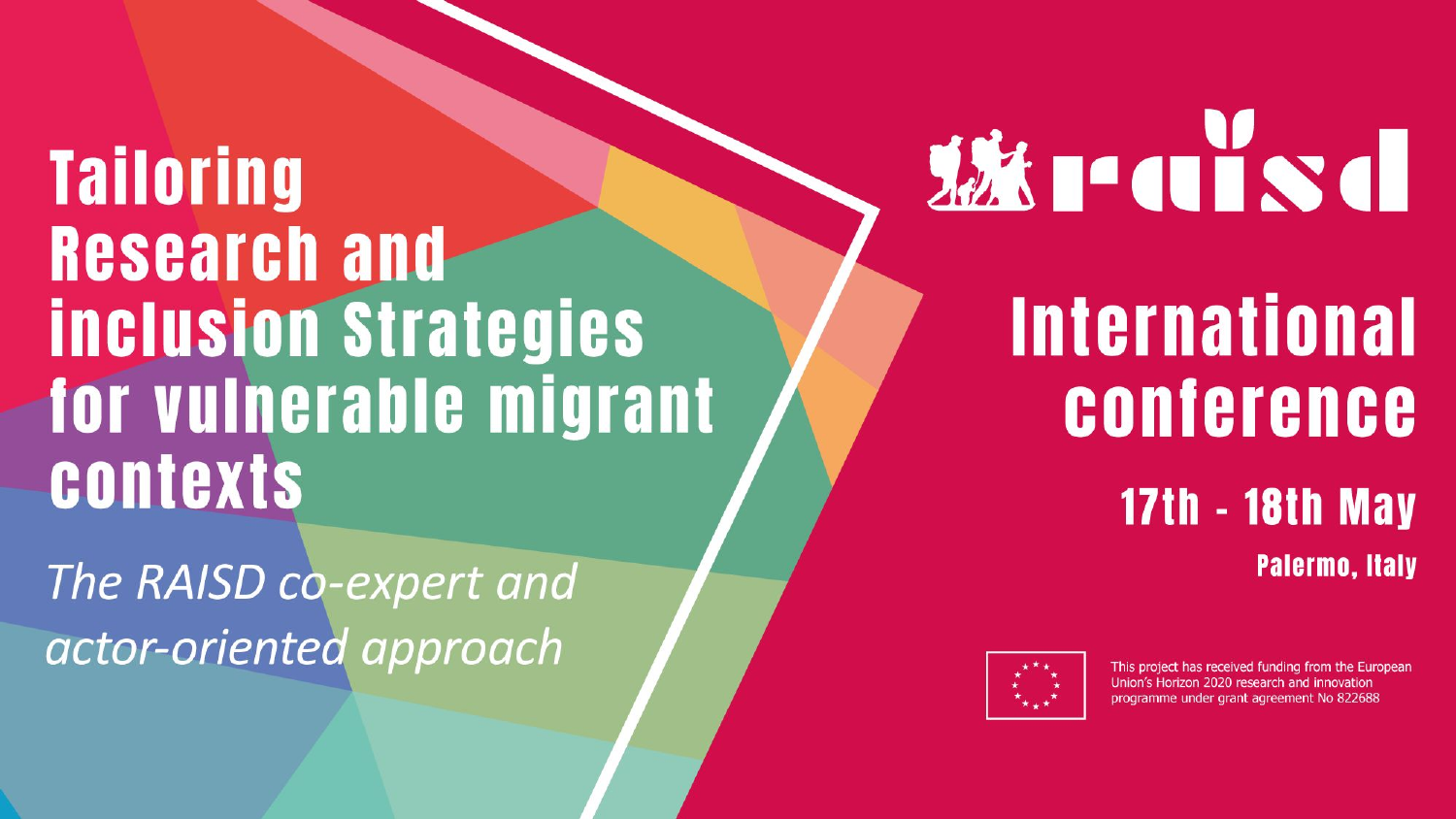# *W*realsd



This project has received funding from the European Union's Horizon 2020 research and innovation programme under grant agreement No 822688

# Raniero Chelli

*UNIMED* – *Mediterranean Universities Union.*

Action-Research Units, Quintuple Helix Representation. Importance of Collaboration between local inclusion actors and actions.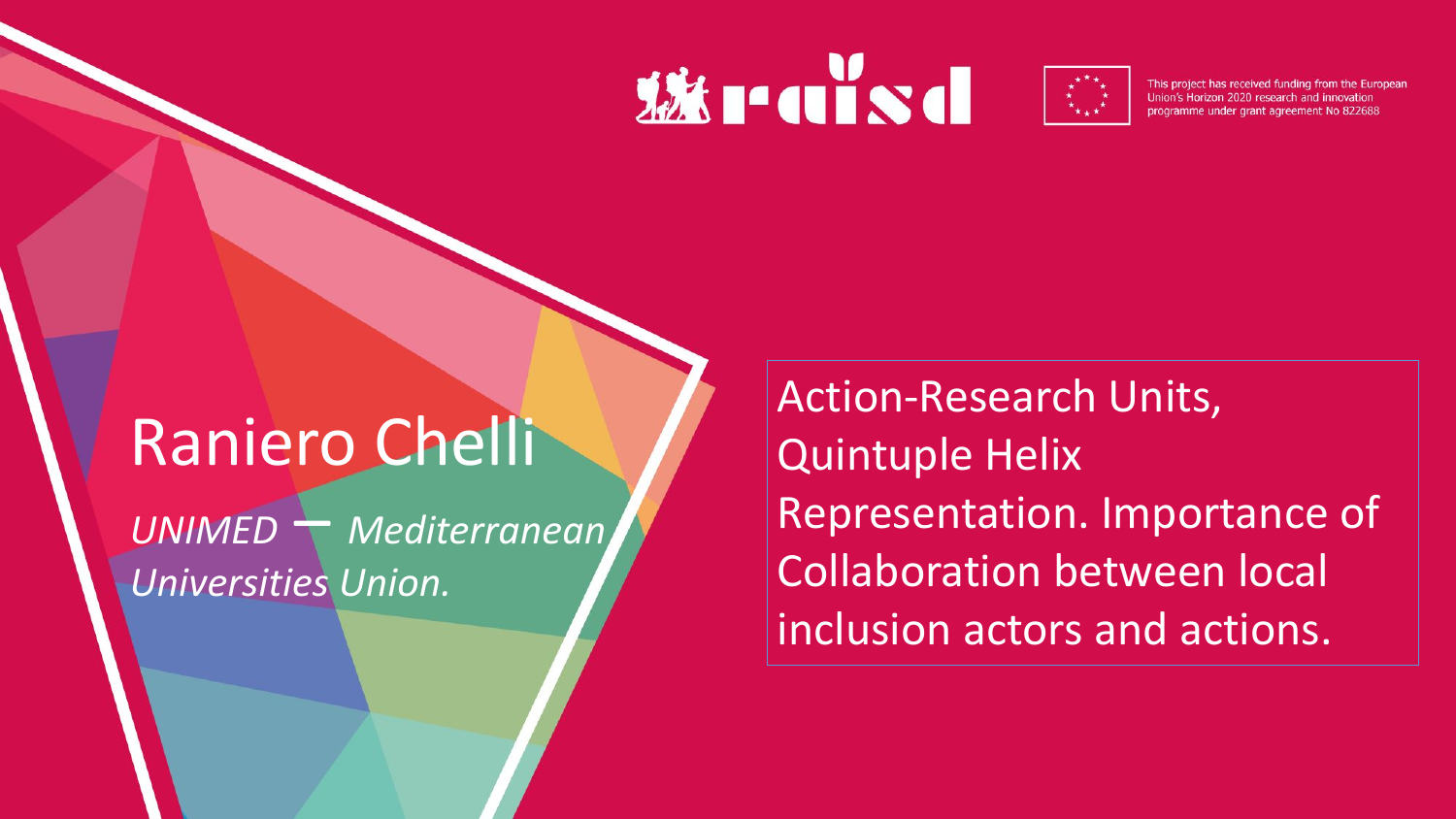

## **Participants in the panel discussion**

- Universidad Complutense de Madrid: Ms. Noelia García Castillo
- Helsinki University: Ms Martta Myllylä
- Menedék: Ms Bernadette Daragics
- Anadolu University: Mr Nezih Orhon
- Yarmouk University: Dr. Amani Shatnawi
- Lebanese International University: Dr Anwar Kawtharani
- CESIE: Cloè Saint-Nom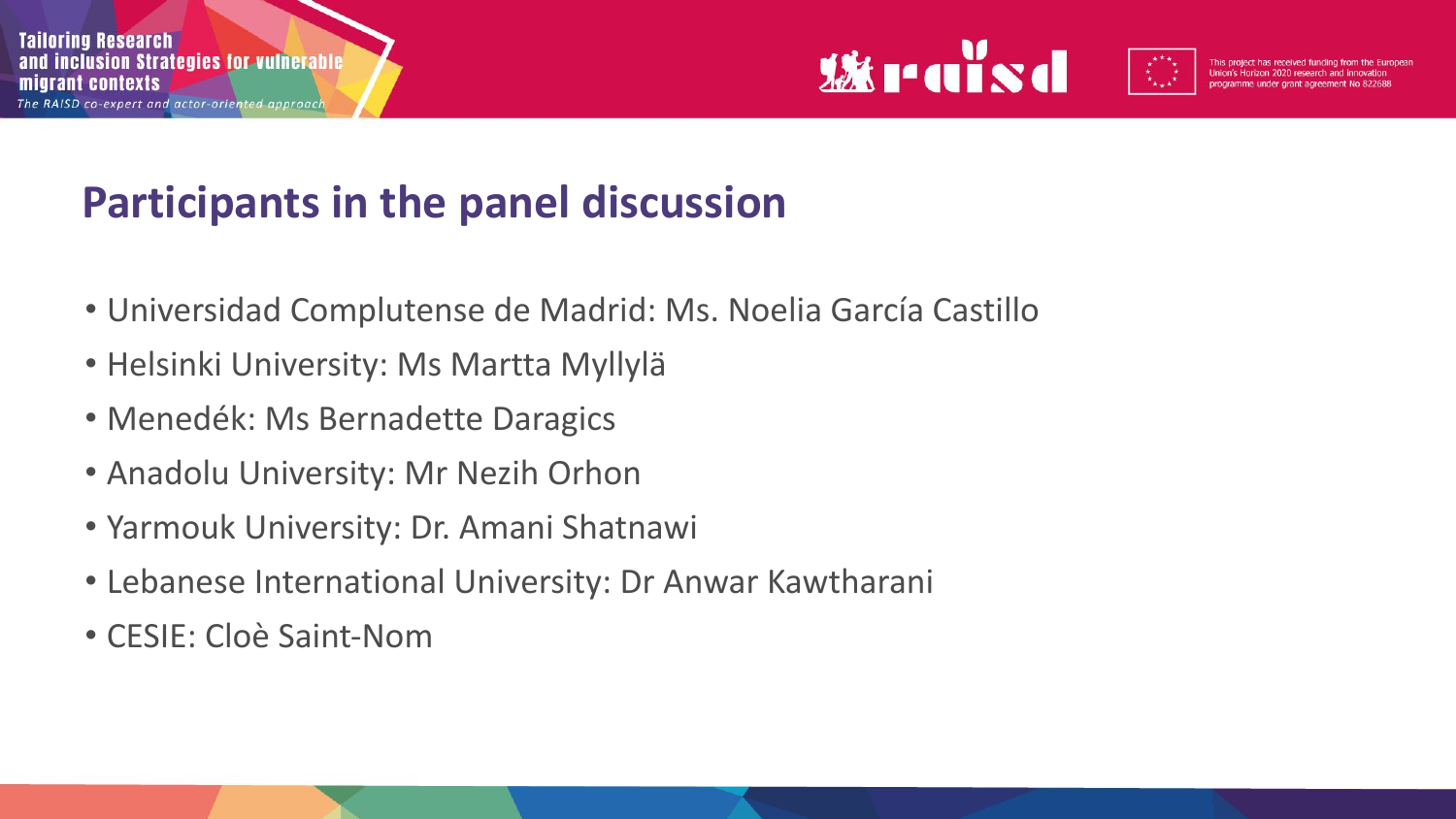

# **What is an ARU?**

The acronym stands for Action Research Unit.

#### *An ARU is a group of stakeholders, coordinated by one of the RAISD partners*

#### **The Missions & Actions of ARUs**

- 1. Contribute to the research design providing feedback;
- 2. Contribute to the data collection;
- 3. Selection, adaptation, implementation and evaluation of TAISs;
- 4. Define Roadmap for TAISs definition and implementation;
- 5. Contribute to set up and test the TAISs for their Vulnerable Contexts and provide relevant feedback.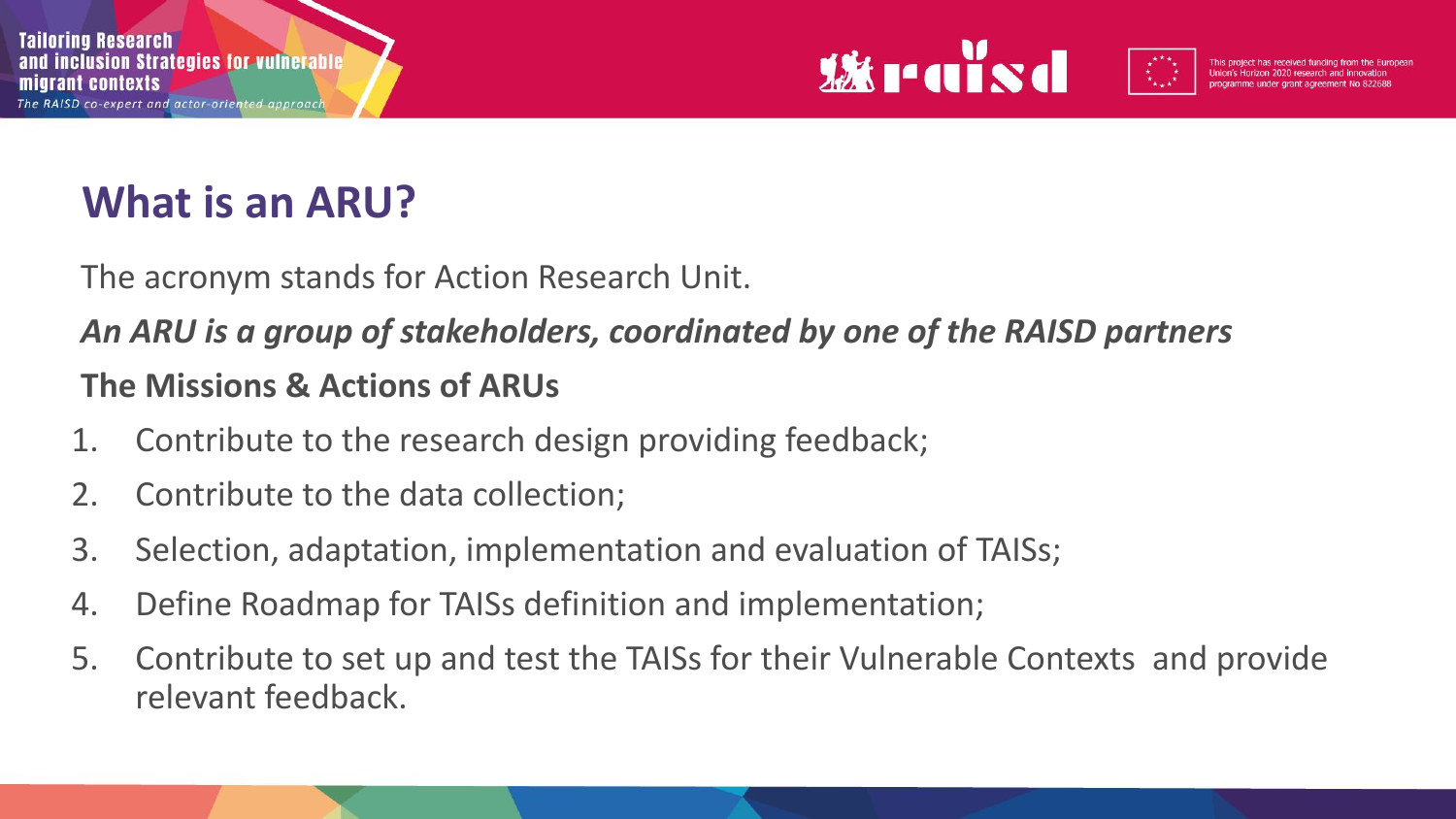

# **How did they fulfil their mission?**

- Applying Participatory Approach and Responsible Research and Innovation to the selection and design of TAIS
- Implementing and testing the TAIS in three rounds of Pilots
- Evaluating the results
- Each ARU has then implemented other local activities especially in view of the sustainability of the project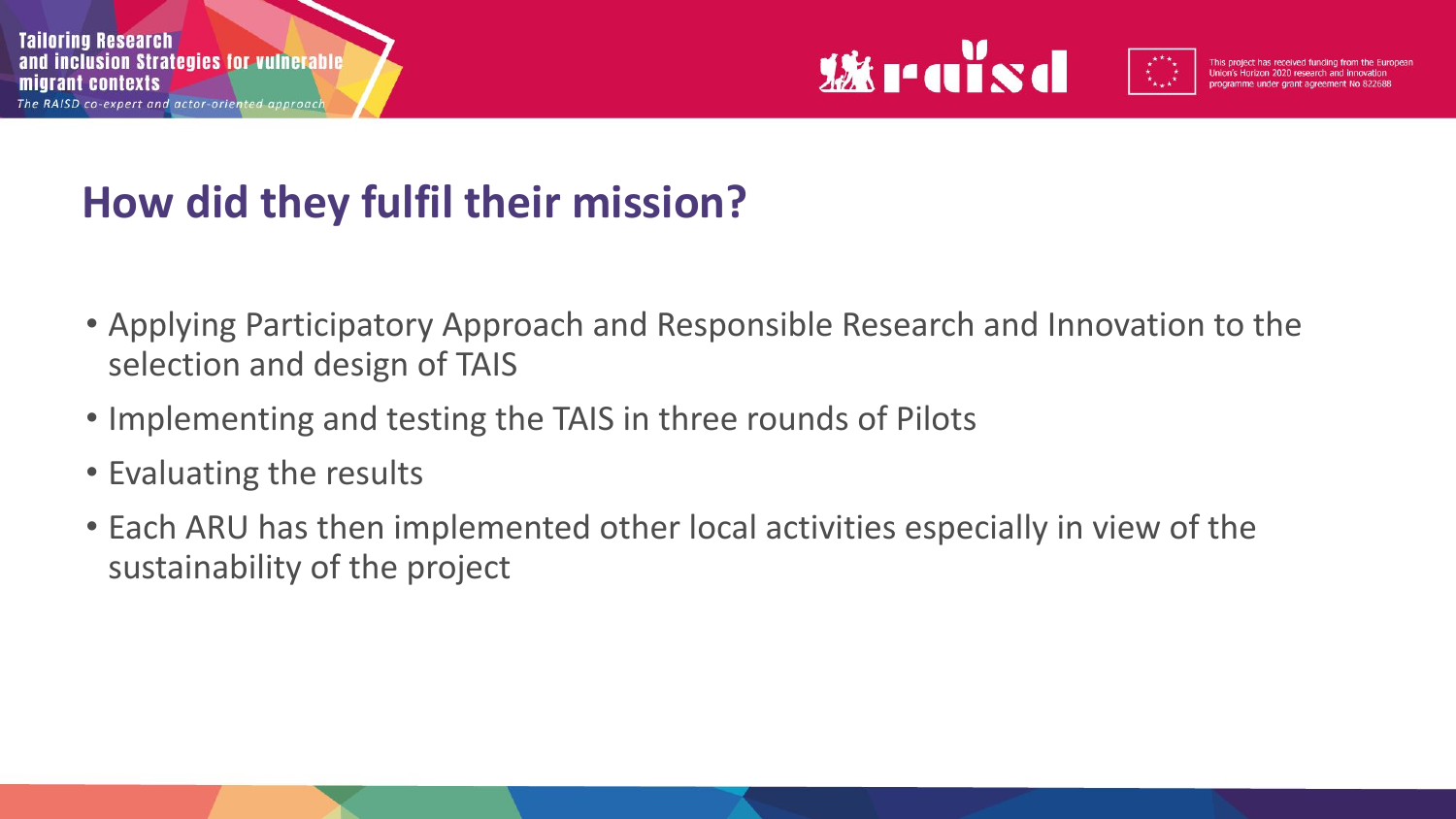

# **Focus of this panel**

To investigate the extent to which the project has contributed to

- Promote local collaboration among stakeholders in supporting Vulnerable groups
- Implementing the Quintuple Helix methodology
- Prepare the future sustainability of the action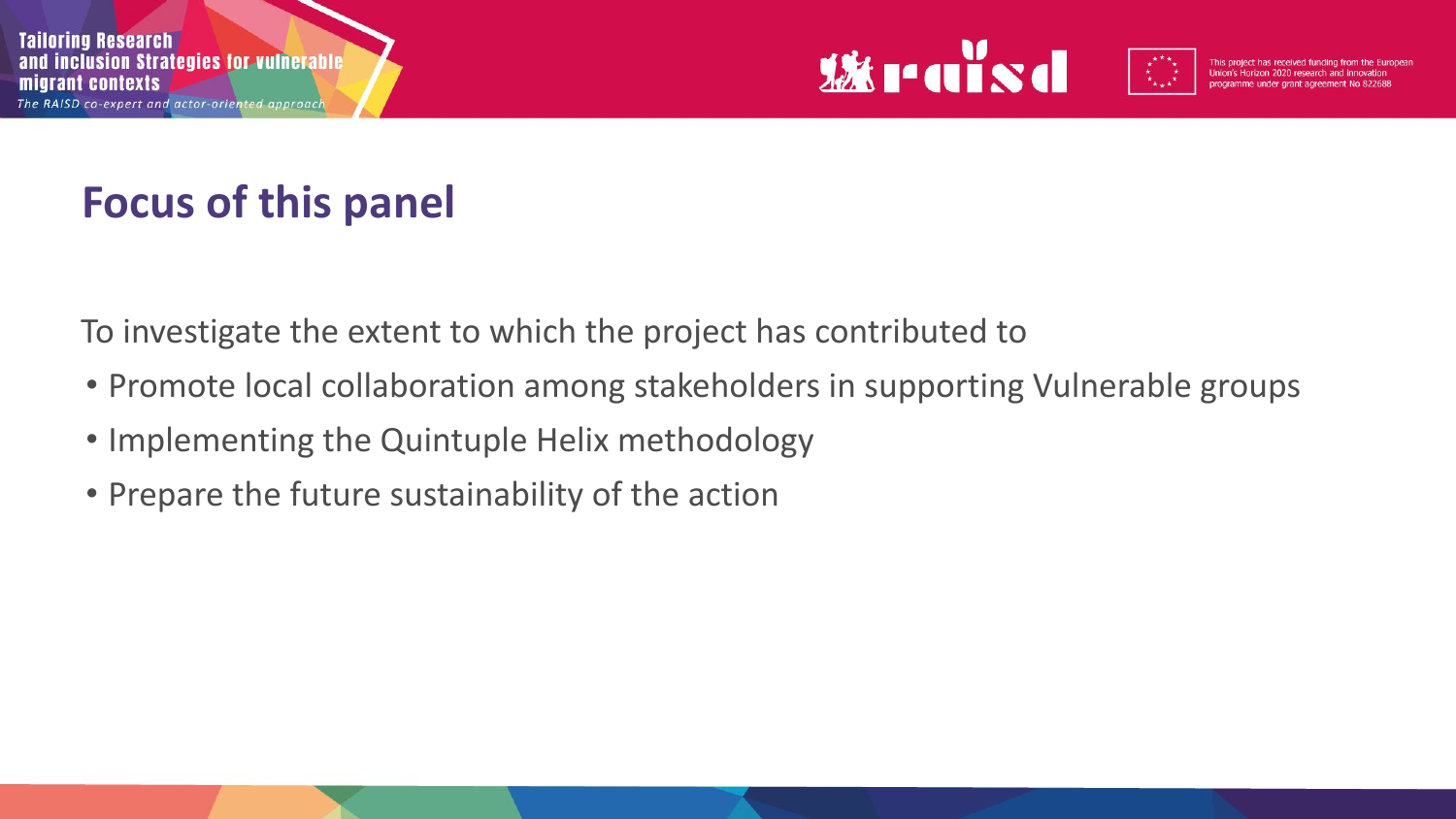



# **Questions for Panelists**

- 1. Did you encounter any difficulties in engaging local inclusion actors and stakeholders in the work fo ARUs and in implementing the TAIS? If yes, which ones and how did you deal with these?
- 2. Do you think that the RAISD project managed to promote new ways of collaboration between local inclusion actors? If not, why? If yes, which ones?
- 3. How do you see the future sustainability of the collaboration between local inclusion actors after the end of the project? Which factors could facilitate the continuation of the RAISD Work?
- 4. Should you have the opportunity to implement new TAIS, how would you improve the design and implementation processes?
- 5. To what extent do you think that the components of the Quintuple Helix as a whole have been involved in the RAISD project? Which component was the less represented and what could be done to improve the situation?